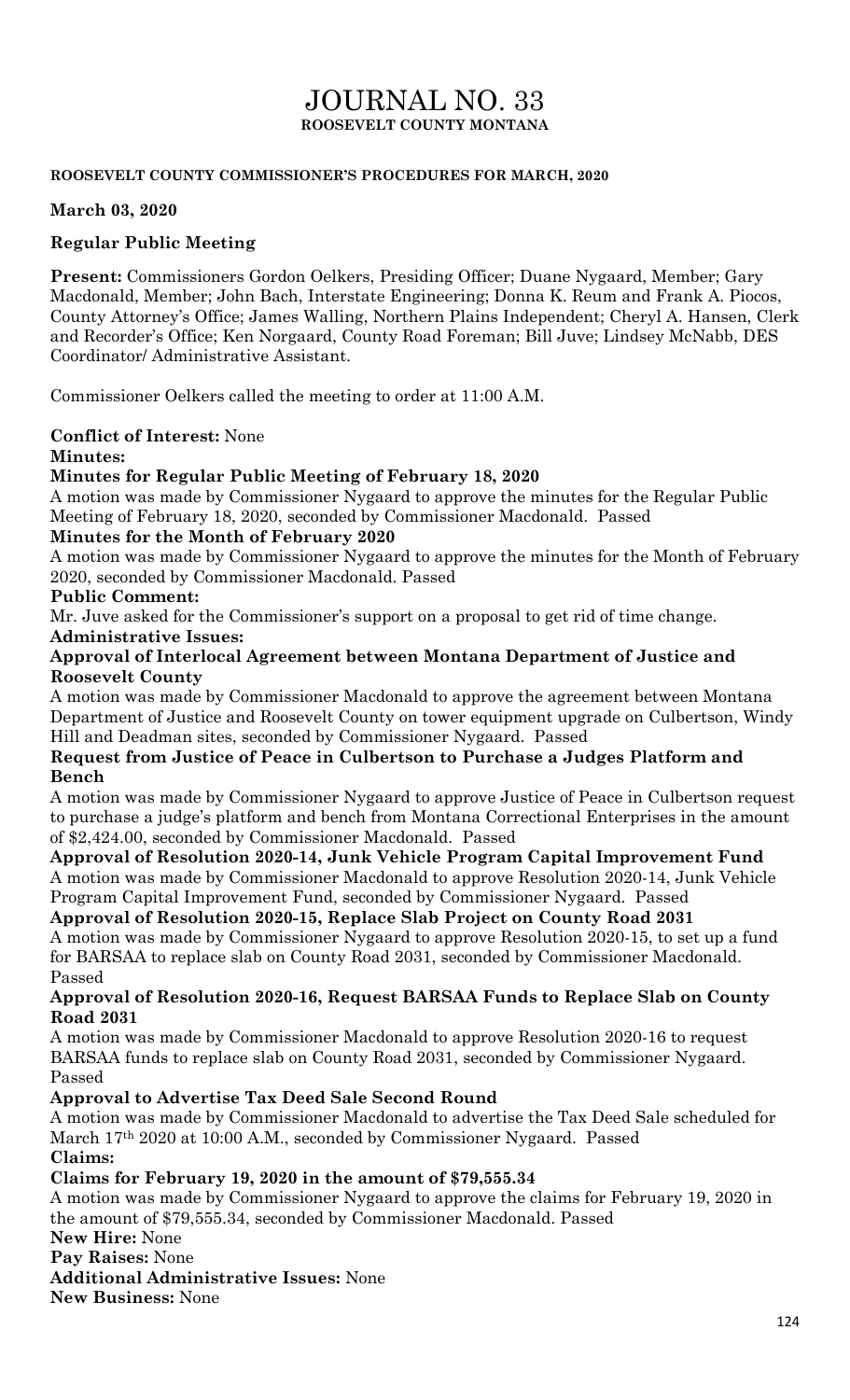#### **Unfinished Business: Discussion on the Cell Tower In Roosevelt County by Culbertson**  There is no information at this time.

Commissioner Nygaard moved to adjourn Commissioner Macdonald seconded Meeting adjourned at 11:24 A.M.

# **March 17, 2020**

# **Tax Deed Sale**

**Present:** Commissioners Gordon Oelkers, Presiding Officer and Gary Macdonald, Member; Donna K. Reum and Austin Knudsen, County Attorney's Office; Lindsey McNabb, DES Coordinator/ Administrative Assistant.

Commissioner Oelkers opened the Tax Deed Sale at 10:00 A.M.

Commissioner Oelkers asked for a bid on item numbers 1-5 Commissioners Oelkers stated they received a written bid for item number five (5) in the amount of \$110.00 from Josi Youpee. A motion was made by Commissioner Macdonald to accept bid of \$110.00 for item number five (5), seconded by Commissioner Oelkers. Passed Commissioner Oelkers asked for a bid on item numbers 6-10 No Bid. No Sale, Commissioner Oelkers asked for a bid on item numbers 11-22 Commissioner Oelkers stated they received a written bid for item number twenty (20) in the amount of \$110.00 from Josi Youpee. A motion was made by Commissioner Macdonald to accept bid of \$110.00 for item number twenty (20), seconded by Commissioner Oelkers. Passed Commissioner Oelkers asked for a bid on item numbers 23-20 No Bid. No Sale.

Commissioner Macdonald moved to adjourn Commissioner Oelkers seconded Meeting adjourned at 10:06 A.M.

# **March 17, 2020**

## **Regular Public Meeting**

**Present:** Commissioners Gordon Oelkers, Presiding Officer and Gary Macdonald, Member; John Bach, Interstate Engineering; Donna K. Reum and Austin Knudsen, County Attorney's Office; Bill Juve; Jason Frederick, Sheriff; Kris Fourstar; Troy Blount, Sheriff's Office; Cheryl Hansen, Clerk and Recorder's Office; James Walling, Northern Plains Independent; Lindsey McNabb, DES Coordinator/ Administrative Assistant.

Commissioner Oelkers called the meeting to order at 11:00 A.M.

**Conflict of Interest:** None

## **Minutes:**

## **Minutes for Regular Public Meeting of March 03, 2020**

A motion was made by Commissioner Macdonald to approve the minutes for the Regular Public Meeting of March 03, 2020, seconded by Commissioner Oelkers. Passed

**Public Comment:** Kris Fourstar introduced himself to the Board.

## **Administrative Issues:**

## **Request from County Cupboard to use the County Building in Culbertson**

A motion was made by Commissioner Macdonald to approve County Cupboard request to use County Building in Culbertson, seconded by Commissioner Oelkers. Passed

**Approval of Resolution 2020-17, County Nurse Family Planning** 

A motion was made by Commissioner Macdonald to approve Resolution 2020-17 for County Nurse Family Planning grant, seconded Commissioner Oelkers. Passed **RESOLUTION NO. 2020-17**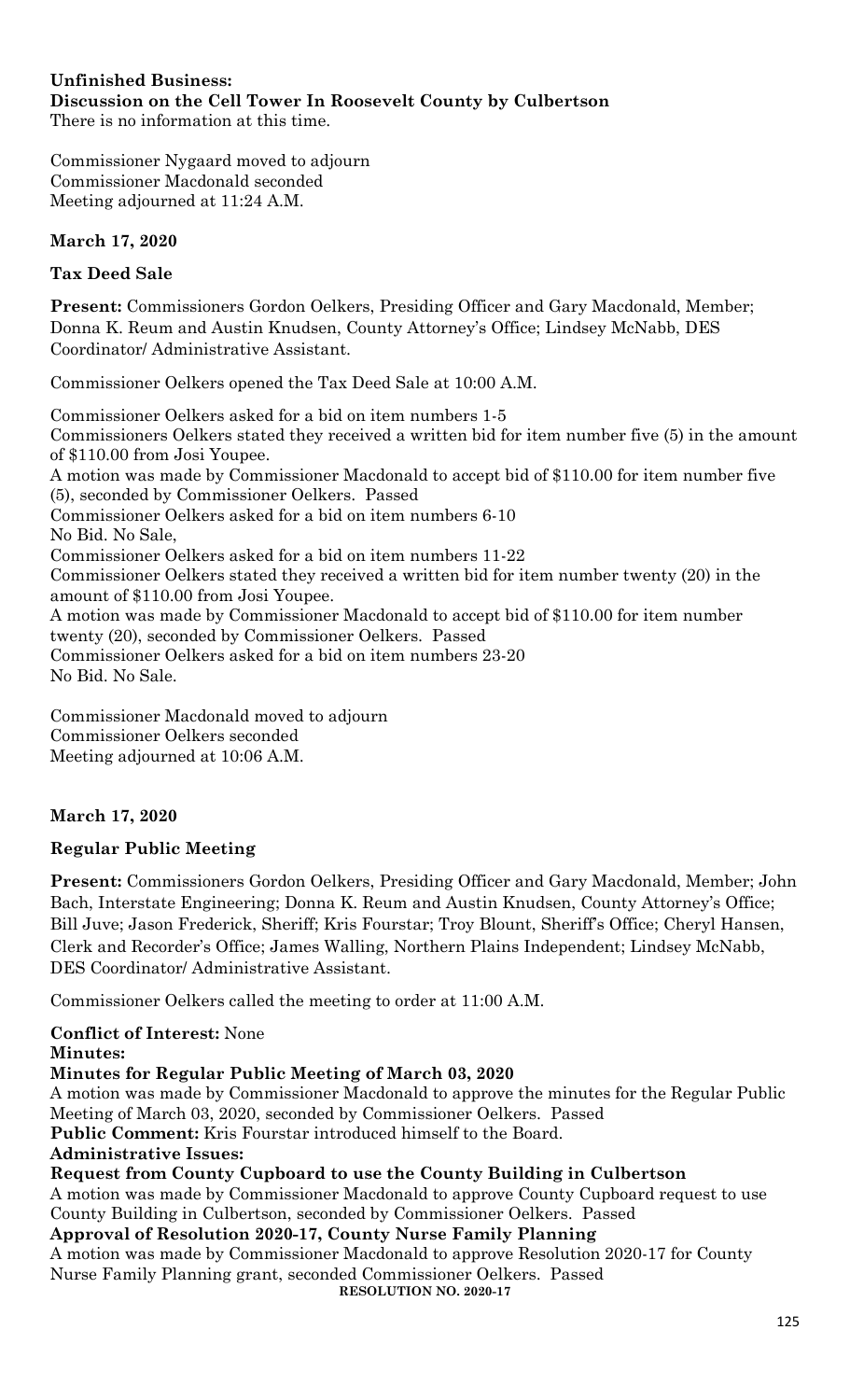**A RESOLUTION** of the Board of County Commissioners of Roosevelt County, Montana, to increase expenditure line items in County Nurse and to increase the revenue line item County Nurse Fees within the General Fund. **WHEREAS,** monies in the amount of \$8,075.00, have been made available from Title 10 Family Planning Funds that

can no longer be used for Family Planning; **NOW, THEREFORE, BE IT RESOLOVED** by the Board of County Commissioners of Roosevelt County, Montana as

follows: 1. That the following expenditure Supplies-County Nurse line item be increased in the amount of \$3,076.00.(1000-141-

440110-200) 2. That the following expenditure Supplies-Small Equipment-County Nurse be increased in the amount of \$4999.00.

(1000-141-440110-215)

3. That there be an increase in the County Nurse Fee Revenue line item of \$8,075.00 (1000-344090)

4. That said increase authorization is effective immediately.

**DATED** this 17th Day of March 2020

#### **BOARD OF COUNTY COMMISSIONERS Roosevelt County, Montana**

#### **ATTEST:**

/s/Gordon Oelkers /s/ Cheryl A. Hansen

Gordon Oelkers, Presiding Officer

/s/ Gary Macdonald County Clerk and Clerk of the

Gary Macdonald, Member **Board of County Commissioners** Board of County Commissioners

#### **Treasurer Department Request to Purchase Black Mountain Software for Bank Check Upload**

A motion was made by Commissioner Macdonald to approve Treasurer Department request to purchase Black Mountain Software for bank check upload in the amount of \$2,100.00, seconded by Commissioner Oelkers. Passed

#### **Approval of Date for Public Meeting on Road Abandonment Request**

Cheryl A. Hansen

A motion was made by Commissioner Macdonald to approve April 14, 2020 at 4:00 P.M. at Bainville Fire Halle for Public Meeting on Road Abandonment request for County road 2064 South of Bainville, seconded by Commissioner Oelkers. Passed

#### **Recognition of Troy Blount and Sheriff on MT Peer Review Jail Standards**

Commissioners congratulate Troy Blount, Sheriff and Jail Staff on getting 98% on the Montana Peer Review Jail Standards.

#### **Approval of Medical Agreement between Detention Center and Wilderness**

A motion was made by Commissioner Macdonald to approve medical agreement between Detention Center and Wilderness Medical Staffing, seconded by Commissioner Oelkers. Passed Claims:

#### **Approval of Claims for March 06, 2020 in the amount of \$152,482.08**

A motion was made by Commissioner Macdonald to approve the claims for March 06, 2020 in the amount of \$152,482.08, seconded by Commissioner Oelkers. Passed

**New Hire:** None

**Pay Raises:** None

## **Additional Administrative Issues:**

#### **Approval of Resolution 2020-18, Public Safety Levy**

A motion was made by Commissioner Macdonald to approve Resolution 2020-18, public safety levy to be put on the primary ballot for continuation of seven mills, seconded by Commissioner Oelkers. Passed

#### **RESOLUTON NO. 2020-18**

**A RESOLUTION** of the Board of County Commissioners for Roosevelt County, Montana, to approve placing on the ballot at the Primary Election set for June 2, 2020 a continuation of the 7.00 Mill Public Safety Levy

**WHEREAS**, a continuation of 7.00 Mills is necessary to be levied upon taxable property for four (4) years to raise the sum of approximately \$234,158.63 per year to maintain the current number of deputies and for the general operations of the Sherriff's office beginning in the 2020- 2021 budget year.

**NOW, THEREFORE BE IT RESOLVED** by the Board of County Commissioners for Roosevelt County, Montana that:

- 1. It be placed on the ballot for the Primary Election set for June 2, 2020, the
- question of continuing the Public Safety Fund Mill Levy of 7.00 Mills.
- 2. The ballots be prepared in accordance with this Resolution.

**DATED** this 17th day of March 2020

#### **BOARD OF COUNTY COMMISSIONERS Roosevelt County, Montana**

#### **ATTEST:**

/s/Gordon Oelkers /s/ Cheryl A. Hansen

Gordon Oelkers, Presiding Officer

Cheryl A. Hansen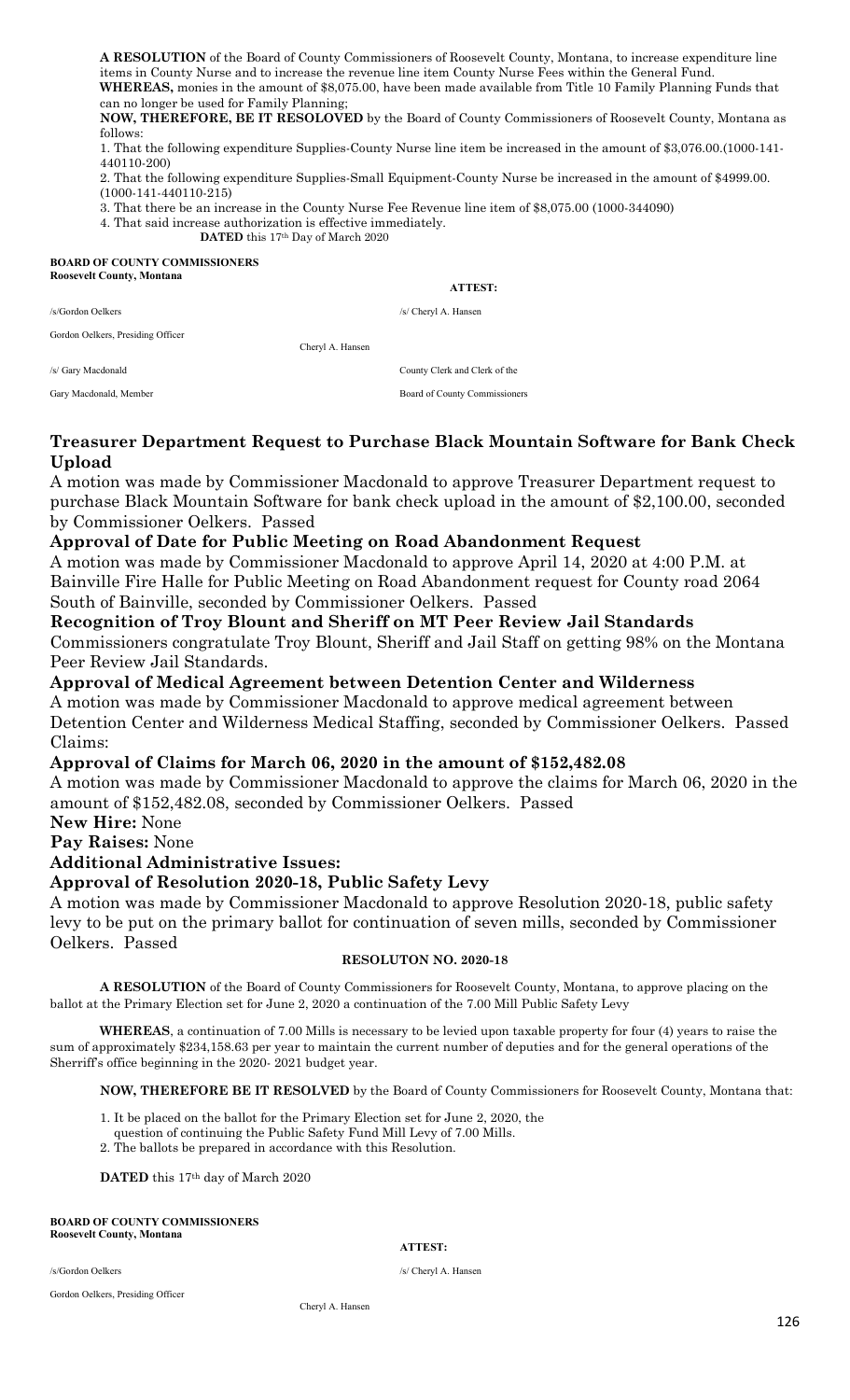Gary Macdonald, Member Board of County Commissioners

## **Approval of Resolution 2020-19, Emergency Declaration**

#### A motion was made by Commissioner Macdonald to approve Resolution 2020-19, Emergency Declaration for the COVID-19 Virus, seconded by Commissioner Oelkers. Passed **RESOLUTION NO. 2020-19**

**WHEREAS**, the Roosevelt County Commissioners are empowered by Section 7-5- 2101 MCA, under such limitations and restrictions as are prescribed by law, to manage the business and concerns of Roosevelt County, Montana, in such a manner and to such an extent as the Commission determines to be in the County's best interest;

**WHEREAS**, the Roosevelt County Commission, pursuant to Section 10-3-402, MCA, may issue an emergency declaration by resolution whenever the principal executive officer determines a disaster is occurring or has occurred. An emergency declaration may be terminated when the principal executive officer determines that the disaster conditions no longer exist.

**WHEREAS**, the Governor of the State of Montana has declared a state of emergency in Montana regarding the onset and spread of the COVID-19 Coronavirus; and

**WHEREAS**, the Health and Human Services Secretary has declared a public health emergency for the United States. The Roosevelt County Commission as per the recommendation of the Roosevelt County Public Health Officer, has determined that it is of the utmost importance to protect our citizens within the entire County of Roosevelt, Montana from the spread of this disease by following the guidance of the Centers of Disease Control;

**WHEREAS**, by declaring a emergency declaration, the Roosevelt County Commission shall activate applicable parts of the local or interjurisdictional disaster and emergency plan and program and authorize the furnishing of aid and assistance in accordance with such plans and programs. When more information is available, the governing body shall estimate expenditures and levy additional emergency millage necessary to cover the expenditures.

**NOW, THEREFORE, BE IT RESOLVED**, that the Roosevelt County Commission hereby declares an Emergency, as defined in Section 10-3-103 MCA, until further resolution of the Roosevelt County Commission. All provisions of the Roosevelt County Emergency Operations Plan are in full force and effect.

BE IT FURTHER RESOLVED, this resolution shall be disseminated promptly by means calculated to bring its contents to the attention of the general public and shall be filed promptly with the division and the agency charged with recording the official records of the political subdivision pursuant to Section 10-3-404(2), MCA. Dated this 17th day of March, 2020.

#### **BOARD OF COUNTY COMMISSIONERS Roosevelt County, Montana**

/s/Gordon Oelkers /s/ Cheryl A. Hansen

Gordon Oelkers, Presiding Officer

\_\_\_\_\_\_\_\_\_\_\_\_\_\_\_\_\_\_\_\_\_\_\_\_\_\_\_\_\_\_\_\_\_\_\_

Cheryl A. Hansen

 **ATTEST:**

/s/ Gary Macdonald County Clerk and Clerk of the

Gary Macdonald, Member Board of County Commissioners

Duane Nygaard, Member

## **No Travel for County Employees**

A motion was made by Commissioner Macdonald to approve no further travel outside County for County Employees due to the COVID-19 until further notice seconded by Commissioner Oelkers. Passed

#### **Discussion:**

If an employee needs to travel outside the County there needs to be prior approval from Commissioners.

#### **No Gatherings in County Buildings**

A motion was made by Commissioner Macdonald to approve no gatherings in County Buildings until further notice due to the COVID-19, seconded by Commissioner Oelkers. Passed **Discussion:** 

The Senior Center are having to- go meals only until further notice.

#### **County Libraries Protocols**

The County Libraries will be open to check in or out books but will limit number of people in the building, there will be no access to computers or no loitering until further notice.

#### **Resignation from Sheriff's Office Employee Dave Bets His Medicine**

A motion was made by Commissioner Macdonald to accept resignation from Sheriff's Office employee Dave Bets His Medicine, seconded by Commissioner Oelkers. Passed **New Business:** None

**Unfinished Business:** None

Commissioner Macdonald moved to adjourn Commissioner Oelkers seconded Meeting adjourned at 11:25 A.M.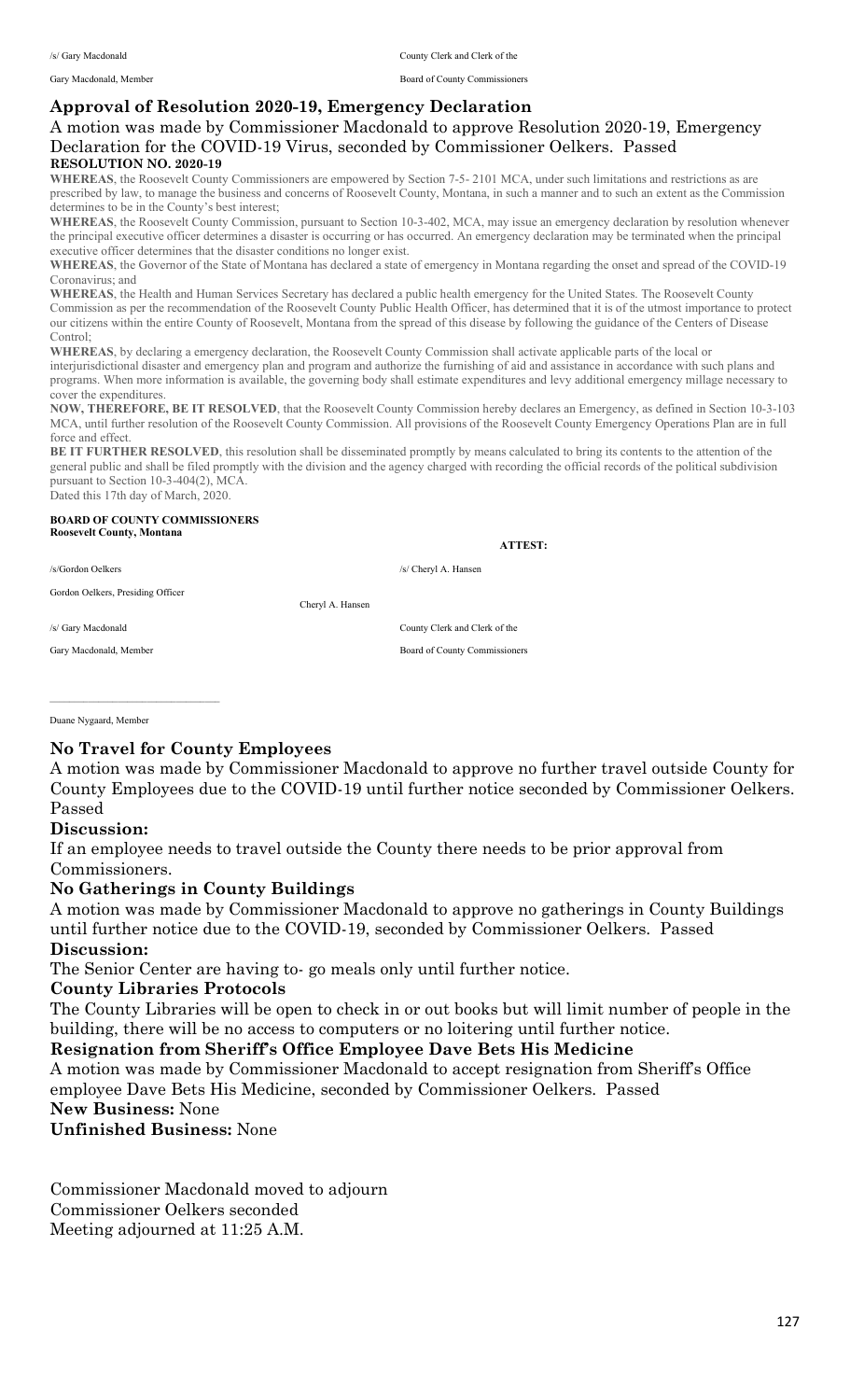# **March 17, 2020**

# **Bid Opening for Engineering Services and Growth Policy**

**Present:** Commissioners Gordon Oelkers, Presiding Officer and Gary Macdonald, Member; John Bach, Interstate Engineering; Lindsey McNabb, DES Coordinator/ Administrative Assistant.

Commissioner Oelkers called the meeting to order at 11:30 A.M.

## **Growth Policy**

- 1. Sealed bid from WWC
- 2. Sealed bid from Interstate Engineering
- 3. Sealed bid from Great West Engineering

Sealed bids were open and a motion was made by Commissioner Macdonald to evaluate and score each bid and to be completed by March 31, 2020, seconded by Commissioner Oelkers. Passed

## **Five Year Engineering Planning Services**

1. Sealed bid from WWC

2. Sealed bid from Interstate Engineering

Sealed bids were open and a motion was made by Commissioner Macdonald to evaluate and score each bid and to be completed by March 31, 2020, seconded by Commissioner Oelkers. Passed

Commissioner Macdonald moved to adjourn Commissioner Oelkers seconded Meeting adjourned at 11:44 A.M.

## **March 18, 2020**

## **Special Administrative Session**

**Present:** Commissioners Gordon Oelkers, Presiding Officer and Gary Macdonald, Member; Lindsey McNabb, DES Coordinator/ Administrative Assistant.

A motion was made by Commissioner Macdonald to go into Special Administrative Session, seconded by Commissioner Oelkers. Passed

## **Plan of Action County Response to COVID-19**

A motion was made by Commissioner Macdonald to approve County plan of action, seconded by Commissioner Oelkers. Passed

The following is the Roosevelt County Plan of Action, from Thursday, March 19, 2020 at 5:00 p.m. to Wednesday, April 1, 2020 at 8:00 a.m.

All Roosevelt County Buildings shall remain open; however, public access shall be limited. Members of the public who need to access services at a Roosevelt County Buildings shall call and make an appointment. Doors of all Roosevelt County Buildings shall be locked.

When making the appointment, the department will arrange the time and will have a staff person at the designated door to escort the member of the public into the building. To the greatest extent possible, the public is encouraged to conduct business online, by telephone, or by fax. The phone number to the main switchboard and all departments shall be posted on all doors.

Department heads can authorize vacation time to be used by their employees. If an employee is sick or quarantined, that will be sick leave. If employees are to self-quarantine for the 14-day period, employees must use sick leave first. After sick time is used up, the account can go into a negative balance. Employees will not have to use their vacation time unless they choose to. This must be approved in writing by your supervisor and submitted to payroll. A maximum of 40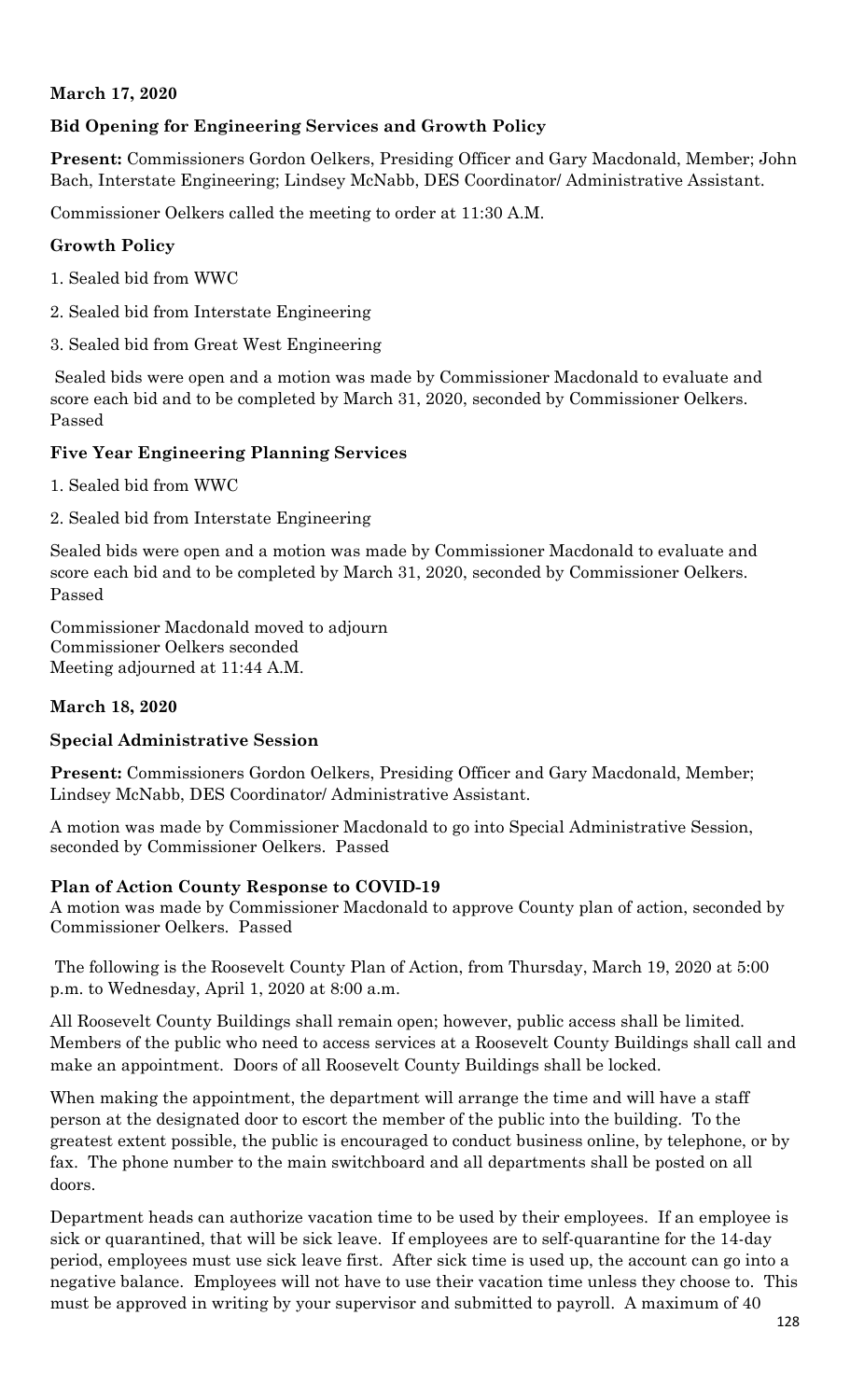negative hours can be accumulated. Departments and/or employees should feel free to consult with HR (Tracy Miranda) about the appropriateness or necessity of FMLA.

Commissioner Macdonald moved to adjourn Commissioner Oelkers seconded Meeting adjourned at 2:46 P.M.

#### **WARRANTS: PAYROLL AND CLAIMS:** The Board has now completed the auditing of all claims presented for payment and ordered the following listed warrants issued:

| Check #  | payee/name         | Check \$        |
|----------|--------------------|-----------------|
| -69863   | GARY MACDONALD     | \$<br>3,331.44  |
| $-69862$ | DUANE NYGAARD      | \$<br>3,839.63  |
| -69861   | GORDON OELKERS     | \$<br>4,629.83  |
| $-69860$ | LAURIE EVANS       | \$<br>2,934.21  |
| $-69859$ | ERIKA FYFE         | \$<br>2,468.70  |
| $-69858$ | JERI TOAVS         | \$<br>3,297.72  |
| -69857   | JERRI GRIMSRUD     | \$<br>1,885.91  |
| $-69856$ | TRACI HARADA       | \$<br>2,738.04  |
| $-69855$ | PENNY HENDRICKSON  | \$<br>2,838.04  |
| $-69854$ | PEGGY PURVIS       | \$<br>2,452.21  |
| $-69853$ | SHELLEY ARNDT      | \$<br>2,337.81  |
| $-69852$ | DAVID BLOCK        | \$<br>3,135.17  |
| $-69851$ | BRITTANY DEAVILA   | \$<br>2,123.69  |
| $-69850$ | JENNA PRESSER      | \$<br>3,150.42  |
| $-69849$ | BETTY ROMO         | \$<br>2,595.48  |
| $-69848$ | LIARA BRAATEN      | \$<br>2,332.98  |
| $-69847$ | CHERYL HANSEN      | \$<br>3,693.99  |
| -69846   | TRACY JUVE-MIRANDA | \$<br>3,489.18  |
| $-69845$ | LINDSEY NYGAARD    | \$<br>2,433.19  |
| $-69844$ | JAN PANKRATZ       | 2,577.37<br>Ş.  |
| $-69843$ | AUSTIN KNUDSEN     | \$<br>5,930.83  |
| $-69842$ | FRANK PIOCOS       | \$<br>4,941.89  |
| -69841   | DONNA REUM         | \$<br>3,365.18  |
| $-69840$ | CHRISTA WAGNER     | \$<br>2,436.44  |
| $-69839$ | BRENDA ABRAHAM     | Ş.<br>2,116.35  |
| $-69838$ | ALEXANDRIA BOSTICK | \$<br>2,060.83  |
| $-69837$ | COLE HANKS         | \$<br>3,363.68  |
| $-69836$ | CRAIG KARGE        | \$<br>3,178.51  |
| -69835   | CHRISTINE KILSDONK | \$<br>9.69      |
| $-69834$ | LINDSEY MCNABB     | 3,207.80<br>Ş.  |
| $-69833$ | CLAYTON VINE       | Ş.<br>3,358.71  |
| $-69832$ | DANNON GIBBY       | \$<br>875.65    |
| $-69831$ | SIBLEY JANKOVIAK   | \$<br>882.88    |
| $-69830$ | MICHELLE BARSNESS  | 2,446.47<br>\$  |
| -69829   | FRANCES HAYES      | Ş.<br>3,735.21  |
| $-69828$ | RHONDA MASON       | 1,240.31<br>Ş.  |
| $-69827$ | TARRAH POITRA      | \$<br>2,894.54  |
| $-69826$ | PATRICIA PRESSER   | \$<br>5,043.67  |
| -69825   | KARLA THOMPSON     | \$<br>3,839.31  |
| $-69824$ | DARLA ZIMMERMAN    | \$<br>2,453.79  |
| $-69823$ | ARTHUR ALLEN       | 2,396.14<br>\$. |
| $-69822$ | MICHELLE ISLE      | \$<br>3,206.93  |
| $-69821$ | JEFF ADKINS        | \$<br>3,056.09  |
| $-69820$ | GRANT BOYSUN       | \$<br>2,945.23  |
| $-69819$ | NUFRY BOYSUN       | \$<br>3,085.52  |
| $-69818$ | HARDY BRAATEN      | 1,411.53<br>\$. |
| $-69817$ | DAVID COMBS        | 2,961.79<br>Ş.  |
| $-69816$ | SCOTT DOORNEK      | \$<br>2,996.75  |
| $-69815$ | ALAN ENGELKE       | \$<br>664.25    |
| $-69814$ | JACOB GIBBY        | \$<br>2,738.65  |
| -69813   | REX JENSEN         | 1,895.46<br>\$. |
| $-69812$ | EDWARD KALAL       | 3,902.60<br>Ş.  |
| $-69811$ | DEREK MCNABB       | \$<br>3,396.46  |
| $-69810$ | KENNETH NORGAARD   | \$<br>3,177.26  |
| $-69809$ | JARED POLAND       | \$<br>2,349.57  |
|          |                    |                 |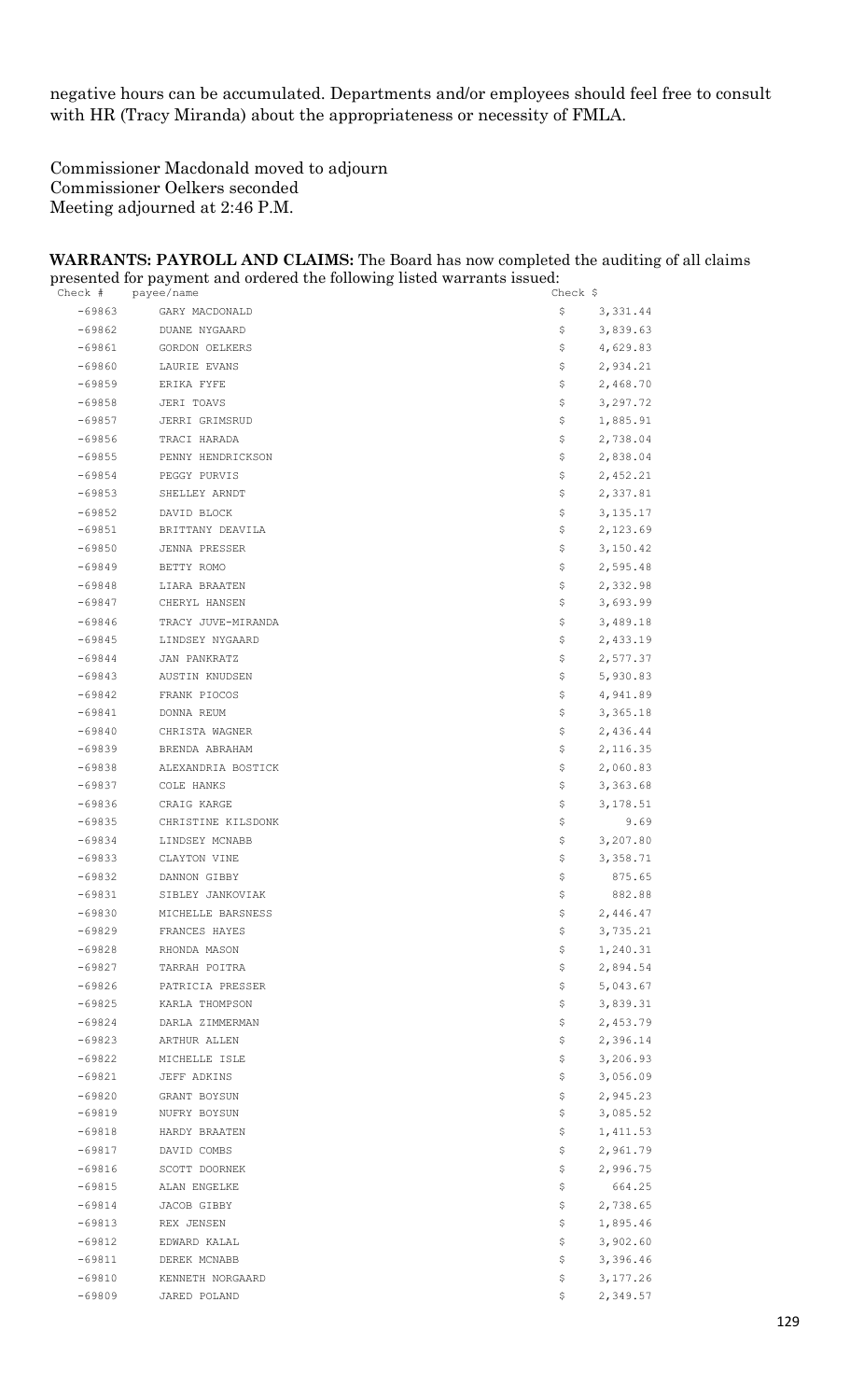| -69808               | ELDON PORRAS JR                          |                                         | Ş                 | 2,829.27             |
|----------------------|------------------------------------------|-----------------------------------------|-------------------|----------------------|
| $-69807$             | WILLIAM PETERSEN                         |                                         | Ş                 | 3,023.29             |
| $-69806$             | ANGELA MILLER                            |                                         | \$                | 1,687.85             |
| $-69805$             | LEONA COLVIN                             |                                         | \$                | 511.82               |
| $-69804$             | SHEILA DUNN                              |                                         | \$                | 2,186.76             |
| -69803               | SHERI HARVEY                             |                                         | \$                | 1,064.84             |
| -69802               | JANET LIVINGSTON                         |                                         | \$                | 2,093.19             |
| $-69801$             | PATRICIA SILVA PRONTO                    |                                         | \$                | 2,297.41             |
| $-69800$             | MIRACLE SPOTTED WOLF                     |                                         | Ş                 | 2,674.24             |
| $-69799$             | JULIE BACH                               |                                         | \$                | 2,389.31             |
| -69798               | PAMELA CLARK                             |                                         | \$                | 2,483.63             |
| -69797               | ANNE HELLER                              |                                         | \$                | 2,263.55             |
| $-69796$             | VIRGINIA MCGINNIS                        |                                         | \$                | 675.51               |
| $-69795$             | ALYSSA PAUTSCH                           |                                         | Ş                 | 1,930.50             |
| -69794               | CAROL RASMUSSEN                          |                                         | Ş                 | 2,088.51             |
| -69793               | CYNTHIA WELCH                            |                                         | \$                | 2,097.90             |
| -69792               | JUDITH HEUPEL                            |                                         | \$                | 2,621.17             |
| $-69791$             | <b>JASON BAKER</b>                       |                                         | \$                | 3,373.81             |
| $-69790$             | TINA BETS HIS MEDICINE                   |                                         | Ş                 | 2,483.16             |
| $-69789$             | LOWELL BOYD JR                           |                                         | Ş                 | 3,065.18             |
| -69788               | ORIN CANTRELL                            |                                         | \$                | 3, 116.28            |
| $-69787$             | TONETTA CANTRELL                         |                                         | \$                | 2,397.88             |
| -69786               | MICHAEL ELLERTON                         |                                         | \$                | 3,969.46             |
| -69785               | <b>JASON FREDERICK</b>                   |                                         | \$                | 4,327.14             |
| $-69784$             | DEVON HUGHES-MUNDEN                      |                                         | Ş                 | 2,952.04             |
| $-69783$             | PILAR KUNZ                               |                                         | \$                | 3,248.78             |
| -69782               | TIMOTHY LINGLE                           |                                         | \$                | 3,784.20             |
| $-69781$             | PATRICK O'CONNOR                         |                                         | \$                | 4,044.48             |
| $-69780$             | DAMON SADLER                             |                                         | \$                | 3,043.58             |
| $-69779$             | MARY SIMONS                              |                                         | \$                | 2,428.30             |
| -69778               | JARED STANDING                           |                                         | Ş                 | 3,016.55             |
| -69777               | JOHN SUMMERS                             |                                         | \$                | 5, 148.91            |
| -69776               | RYAN VAN KERKHOVE                        |                                         | \$                | 4,103.01             |
| $-69775$<br>$-69774$ | DHAREEN VILLALUZ                         |                                         | \$                | 3,660.46             |
| $-69773$             | GAYDELLA BRUNELLE                        |                                         | Ş                 | 2,273.64             |
| $-69772$             | <b>JESSE DELISLE</b><br>CATHERINE DICKEY |                                         | \$<br>\$          | 2,223.93<br>2,430.48 |
| $-69771$             | CARLOS GARCIA                            |                                         | \$                | 2,512.57             |
| $-69770$             | TIFFANY GREY BEAR                        |                                         | \$                | 1,944.10             |
| $-69769$             | LEANN MAROTTEK                           |                                         | \$                | 2,267.95             |
| $-69768$             | RACHAEL PARKER                           |                                         | \$                | 2,781.07             |
| $-69767$             | BRANDY SUTTON                            |                                         | \$                | 1,887.67             |
| -69766               | JESSICA WALKER                           |                                         | \$                | 2,347.01             |
| $-69765$             | JEFFREY WOZNIAK                          |                                         | \$                | 3,156.69             |
| $-69764$             | ELISE AKERS                              |                                         | \$                | 1,961.73             |
| $-69763$             | JOHN BENAVENTE                           |                                         | \$                | 2,121.35             |
| $-69762$             | TROY BLOUNT                              |                                         | \$                | 2,915.74             |
| $-69761$             | DEBRA COLLINS                            |                                         | \$                | 2,889.48             |
| $-69760$             | AURA DELISLE                             |                                         | \$                | 2,299.40             |
| $-69759$             | DENISE DREW                              |                                         | \$                | 2,260.24             |
| $-69758$             | LAKOTA FLYING HORSE                      |                                         | \$                | 2,328.23             |
| $-69757$             | GERALD JACKSON JR                        |                                         | \$                | 2,623.70             |
| $-69756$             | MORTY MANNING                            |                                         | \$                | 1,808.48             |
| $-69755$             | RICHARD MCDONALD                         |                                         | \$                | 2,153.32             |
| $-69754$             | JOSHUA MILLER                            |                                         | \$                | 2,416.62             |
| $-69753$             | TRISTAN RANDALL                          |                                         | \$                | 2,207.17             |
| $-69752$             | DIGMIE TINGLIN                           |                                         | \$                | 2,247.89             |
| $-69751$             | SAMUEL BOYD                              |                                         | \$                | 729.36               |
| -69750               | LYLE LAMBERT                             |                                         | \$                | 145.50               |
|                      | Electronic                               |                                         | \$                | 303,866.27           |
| $-69749$             | HSA                                      | WESTERN BANK                            | \$                | 2,230.95             |
| $-69748$             |                                          | D-SHRF PUBLIC EMPLOYEES RETIREM         | \$                | 27,709.12            |
| $-69747$             | FIT.                                     | IRS/FEDERAL DEPOSIT                     | \$                | 106,595.21           |
| -69746               | P.E.R.S.                                 | PUBLIC EMPLOYEES RETIREM                | \$                | 57,977.40            |
| $-69745$             | SIT                                      | STATE TREASURER                         | \$                | 19,650.00            |
| -69744               |                                          | Unempl. Insur. UNEMPLOYMENT INSURANCE D | \$                | 3,216.63             |
|                      | Deductions                               |                                         | \$                | 217,379.31           |
| 43776                | DAVE BETS HIS MEDICINE                   |                                         | \$                | 113.92               |
| 43777                | LESLIE ATCHICO                           |                                         | $\hat{\varsigma}$ | 528.04               |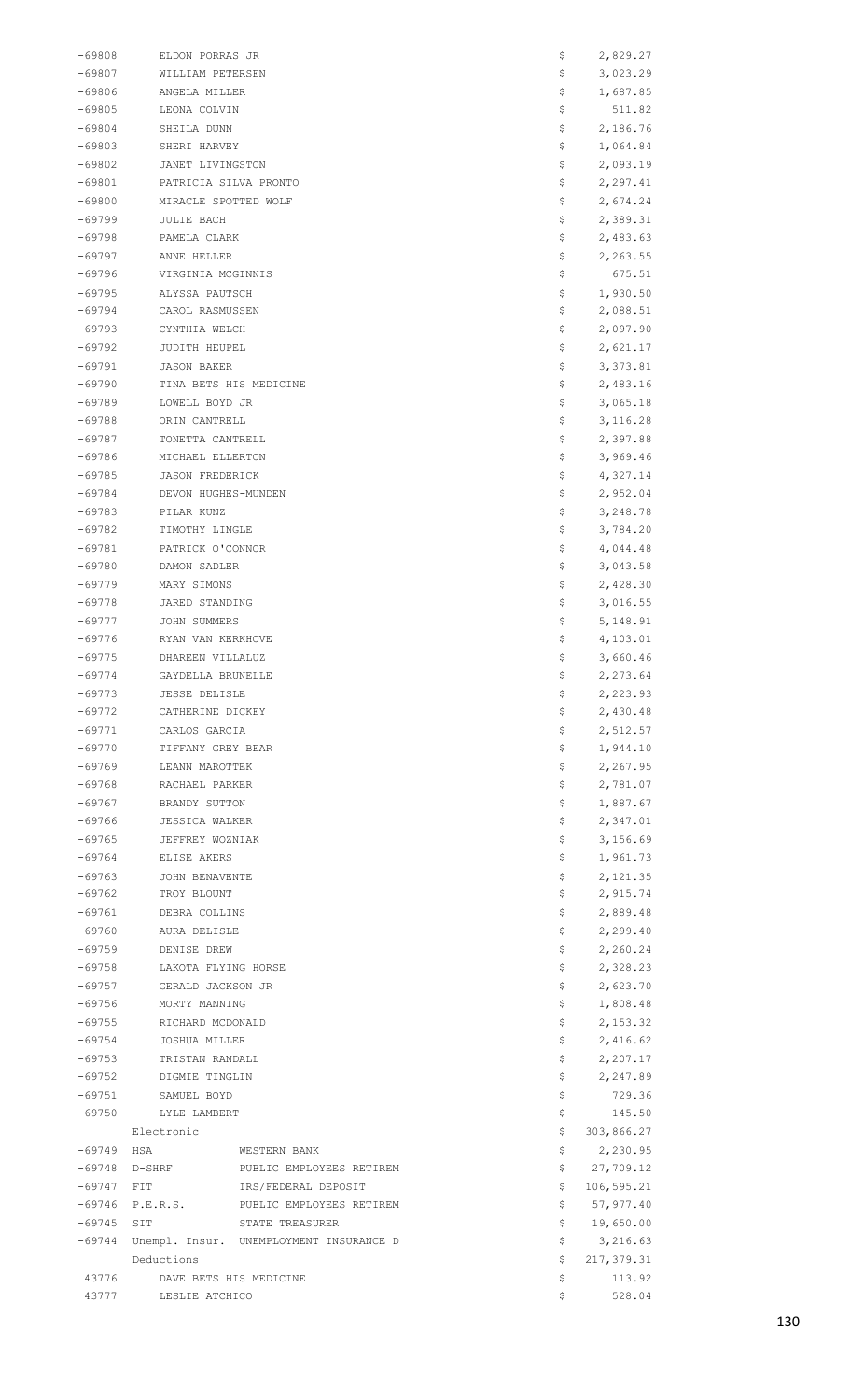| 43778 | DAVE BETS HIS MEDICINE      |                                          | \$<br>1,587.53    |
|-------|-----------------------------|------------------------------------------|-------------------|
| 43779 | ANDREA HAYES                |                                          | \$<br>3,323.18    |
| 43780 | GLORIA GIESE                |                                          | \$<br>1,191.08    |
| 43781 | KEELIA BROCK                |                                          | \$<br>1,967.55    |
| 43782 | MELVIN CLARK                |                                          | \$<br>3,199.78    |
| 43783 | TYLER STERLING              |                                          | \$<br>2,089.98    |
|       | Non- Electronic             |                                          | \$<br>14,001.06   |
| 43784 | AFLAC                       | AFLAC                                    | \$<br>4,133.72    |
| 43785 | AFSCME                      | AFSCME                                   | \$<br>519.60      |
| 43786 |                             | CHILD SUPPORT CHILD SUPPORT ENFORCEMEN   | \$<br>281.66      |
| 43787 |                             | CHILD SUPPORT-S OFFICE OF CHILD SUPPORT  | \$<br>486.00      |
| 43788 | COLONIAL                    | COLONIAL LIFE & ACCIDENT                 | \$<br>2,368.02    |
| 43789 | EBMS/FLEX FEES EBMS         |                                          | \$<br>1,021.50    |
| 43790 |                             | EBMS/HEALTH INS EBMS/HEALTH INSURANCE    | \$<br>115,670.27  |
| 43791 |                             | JEFFERSON PILOT JEFFERSON PILOT FINANCIA | \$<br>573.46      |
| 43792 | NEW YORK LIFE NEW YORK LIFE |                                          | \$<br>2,103.04    |
| 43793 | PEBSCO                      | NATIONWIDE RETIREMENT SO                 | \$<br>4,141.00    |
| 43794 |                             | STUDENT LOAN-US US DEPARTMENT OF EDUCATI | \$<br>570.83      |
| 43795 |                             | UNION/DEPUTIES MONTANA TEAMSTERS/LOCAL   | \$<br>2,177.00    |
| 43796 |                             | WAGE GARN/WILMS WILLIAMS INVESTIGATIONS  | \$<br>716.20      |
| 43797 |                             | Workers' Comp MACO WORKERS COMPENSATIO   | \$<br>54, 314.37  |
|       | Deductions                  |                                          | \$<br>189,076.67  |
|       | Electronic                  |                                          | \$<br>521,245.58  |
|       | Non- Electronic             |                                          | \$<br>203,077.73  |
|       | Total                       |                                          |                   |
|       |                             |                                          | \$<br>724, 323.31 |

#### **TOTAL PAYROLL WITH WORKERS COMP & UNEMPLOYMENT: \$716,026.87**

| 1000 GENERAL                           |             |
|----------------------------------------|-------------|
| 101000                                 | \$64,437.07 |
| 2110 ROAD FUND                         |             |
| 101000                                 | \$95,503.39 |
| 2140 NOXIOUS WEED                      |             |
| 101000                                 | \$761.80    |
| 2160 COUNTY FAIR FUND                  |             |
| 101000                                 | \$459.01    |
| 2170 AIRPORT                           |             |
| 101000                                 | \$3,509.49  |
| 2220 LIBRARY                           |             |
| 101000                                 | \$5,256.31  |
| 2280 SENIOR CITIZENS                   |             |
| 101000                                 | \$7,362.50  |
| 2290 EXTENSION SERVICE                 |             |
| 101000                                 | \$6,483.93  |
| 2300 PUBLIC SAFETY                     |             |
| 101000                                 | \$52,586.61 |
| 2360 ROOSEVELT CO MUSEUM               |             |
| 101000                                 | \$635.21    |
| 2390 DRUG FORFEITURE & SEIZURE         |             |
| 101000                                 | \$75.00     |
| 2393 RECORDS PRESERVATION              |             |
| 101000                                 | \$12,550.00 |
| 2460 MCCABE SPECIAL                    |             |
| 101000                                 | \$17.26     |
| 2795 COMMUNITY OF BROCKTON             |             |
| 101000                                 | \$1,071.13  |
| 2850 911 EMERGENCY                     |             |
| 101000                                 | \$3,500.00  |
| 2979 CFDC-BIOTERRORISM GRANT           |             |
| 101000                                 | \$527.77    |
| 4030 PUBLIC SAFETY CAPITAL IMPROVEMENT |             |
| 101000                                 | \$15,474.00 |
| 5210 WATER OPERAT-BROCKTON             |             |
| 101000                                 | \$490.05    |
| 5310 SEWER OPERAT-BROCKTON             |             |
| 101000                                 | \$697.83    |
| 5410 SOLID WASTE OPER-BROCKTON         |             |
| 101000                                 | \$2,404.12  |
| 7200 RURAL FIRE DISTRICT 64            |             |
| 101000                                 | \$5,997.89  |
| 7380 WOLF POINT TV                     |             |
| 101000                                 | \$413.47    |
| 7385 POPLAR TV                         |             |
| 101000                                 | \$935.62    |
|                                        |             |

Total: \$281,149.46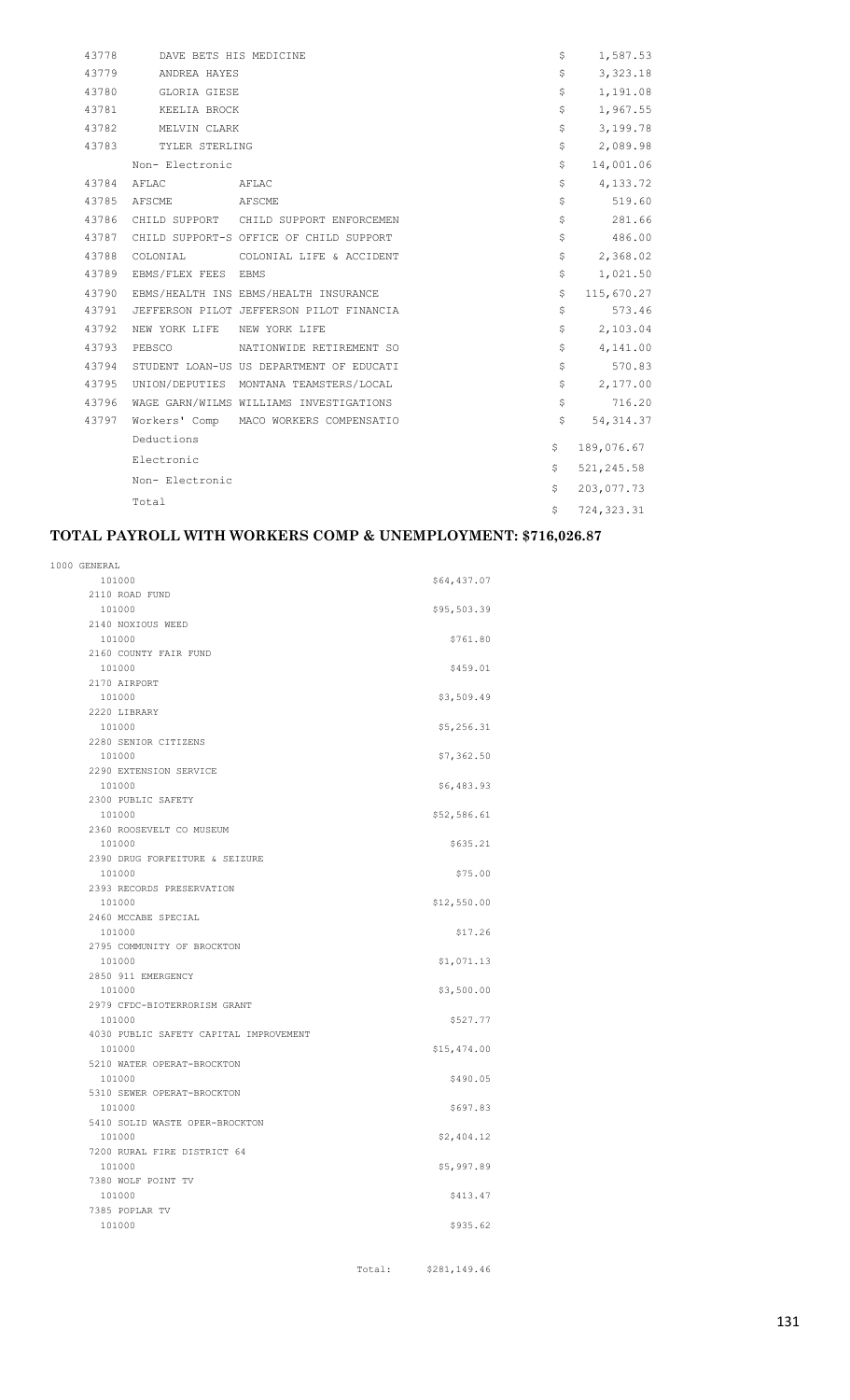#### **TOTAL CLAIMS AND PAYROLL FOR FEBRUARY, 2020: \$997,176.33**

#### **ABATEMENTS APPROVED:**

**FEES RECEIVED:** The following fees for the month of February were received from various offices:

| Clerk and Recorder      | \$5,465.20 |
|-------------------------|------------|
| JP Wolf Point           | \$1,270.00 |
| JP Culbertson           | \$6,679.00 |
| Clerk of District Court | \$5,924.79 |
| Sheriff                 | \$1,110.00 |

**INVESTMENT INTEREST:** County Treasurer Betty Romo reported the County had received investment interest for the month of February from the following:

| <b>Opportunity Bank checking Interest</b> | \$515.17    |
|-------------------------------------------|-------------|
| <b>Opportunity Bank Savings Interest</b>  | \$          |
| <b>Opportunity Bank STIP Interest</b>     | \$23,899.83 |
| <b>Opportunity Bank Money Market</b>      | \$25.55     |
| First Community Bank interest Wolf Point  | \$601.61    |
| Independence Bank Savings Interest        | \$124.53    |

**DEPOSITS:** The following listed checks were deposited with the County Treasurer \$2,467.99- Oil Royalties from Kraken to General Fund. \$71,330.10- Oil Royalties from Kraken to General Fund. \$266.25- Oil Royalties from Poplar Resources to General Fund. \$309.28- Oil Royalties from BBX to General Fund. \$8,565.82- FY 20 Fuel Tax from State of Montana to Gasoline Tax Fund \$101.88- FY 20 Fuel Tax from State of Montana to Road Fund \$15,559.31- Oil Royalties from Oasis Petroleum to General Fund. \$240.96- Oil Royalties from Foundation Energy to General Fund. \$1,389.69- Oil Royalties from EOG to General Fund. \$117,394.66- Fuel Tax Allocation from State of Montana to Gasoline Tax Fund. \$71,222.31- FY 20 HB 124 Entitlement Share for third quarter to General Fund. \$53,702.67- FY 20 HB 124 Entitlement Share for third quarter Road Fund. \$9,664.41- FY 20 HB 124 Entitlement Share for third quarter Bridge Fund. \$2,714.75- FY 20 HB 124 Entitlement Share for third quarter Noxious Weed Fund. \$2,881.49- FY 20 HB 124 Entitlement Share for third quarter County Fair Fund. \$1,217.46- FY 20 HB 124 Entitlement Share for third quarter Airport Fund. \$3,761.85- FY 20 HB 124 Entitlement Share for third quarter Comprehensive Insurance Fund. \$1,158.33- FY 20 HB 124 Entitlement Share for third quarter Mosquito Control Fund. \$8,076.97- FY 20 HB 124 Entitlement Share for third quarter Library Fund. \$2,091.55- FY 20 HB 124 Entitlement Share for third quarter Senior Citizens Fund. \$2,912.05- FY 20 HB 124 Entitlement Share for third quarter Extension Service Fund. \$39,870.17- FY 20 HB 124 Entitlement Share for third quarter Public Safety Fund. \$618.17- FY 20 HB 124 Entitlement Share for third quarter Roosevelt County Museum Fund. \$8,909.62- FY 20 HB 124 Entitlement Share for third quarter Permissive Medical Fund. \$3,911.03- FY 20 HB 124 Entitlement Share for third quarter Community of Brockton Fund. \$921.90- FY 20 HB 124 Entitlement Share for third quarter Rural Fire District 64 Fund. \$344.56- FY 20 HB 124 Entitlement Share for third quarter Soil Conservation Fund. \$408.52- FY 20 HB 124 Entitlement Share for third quarter Hospital 1 & 9 Ambulance Fund \$2,768.44- FY 20 HB 124 Entitlement Share for third quarter Hospital 1 & 9 Fund. \$5,470.91- FY 20 HB 124 Entitlement Share for third quarter Hospital 17, 64 & 65 Fund. \$3,295.53- FY 20 HB 124 Entitlement Share for third quarter Hospital 3 & 45 Fund. \$311.07- FY 20 HB 124 Entitlement Share for third quarter Hospital 3 & 45 Ambulance Fund \$407.19- Interest on CUSIP #61765QL64 to General Fund. \$52.60- Oil Royalties from Slawson Exploration to General Fund \$1,134.87- Oil Royalties from White Rock to General Fund. \$1,249.18- Reimbursement for JP/City Judge Secretary to General Fund.

\$1,314.06- Oil Royalties from Citation to General Fund